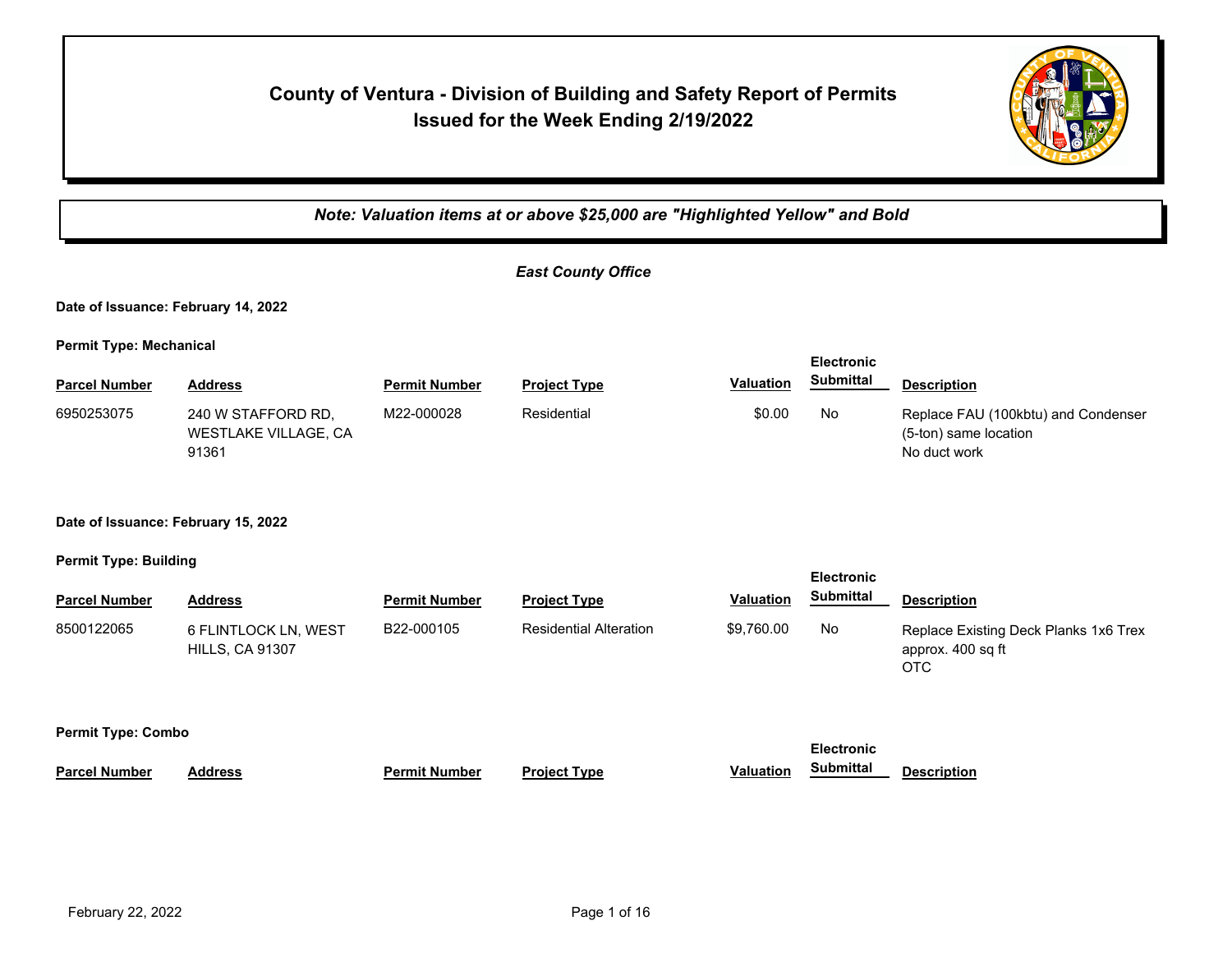# *Note: Valuation items at or above \$25,000 are "Highlighted Yellow" and Bold East County Office* **Date of Issuance: February 15, 2022 Permit Type: Combo Parcel Number Address Permit Number Project Type Valuation Description Electronic Submittal** 5190140035 12282 RIDGE DR, C21-000919 Residential \$0.00 <mark>Yes</mark> CAMARILLO, CA 93012 \$0.00 Yes Installation of (6.50 kW) Ground mounted solar PV system with (1) LG Chem battery energy storage system. New 200A solar ready main service panel. Existing loads will be partially relocated to new 200A backup loads panel. Overall height of solar array shall not exceed 6'0" from finished grade. 2631 CALBOURNE LN, VENTURA COUNTY, CA 99999 6950410125 C21-001342 PoolSpa **\$32,815.10** Yes 300 SF Pool and 72 SF Spa

#### **Permit Type: Plumbing**

|                      |                                              |                      |                     |                  | <b>Electronic</b> |                                                             |
|----------------------|----------------------------------------------|----------------------|---------------------|------------------|-------------------|-------------------------------------------------------------|
| <b>Parcel Number</b> | <b>Address</b>                               | <b>Permit Number</b> | <b>Project Type</b> | <b>Valuation</b> | <b>Submittal</b>  | <b>Description</b>                                          |
| 6850363115           | 413 CREMONA WY, OAK<br><b>PARK. CA 91377</b> | P22-000032           | Residential         | \$0.00           | No                | Replace existing 50 Gallon water heater in<br>same location |

**Date of Issuance: February 16, 2022**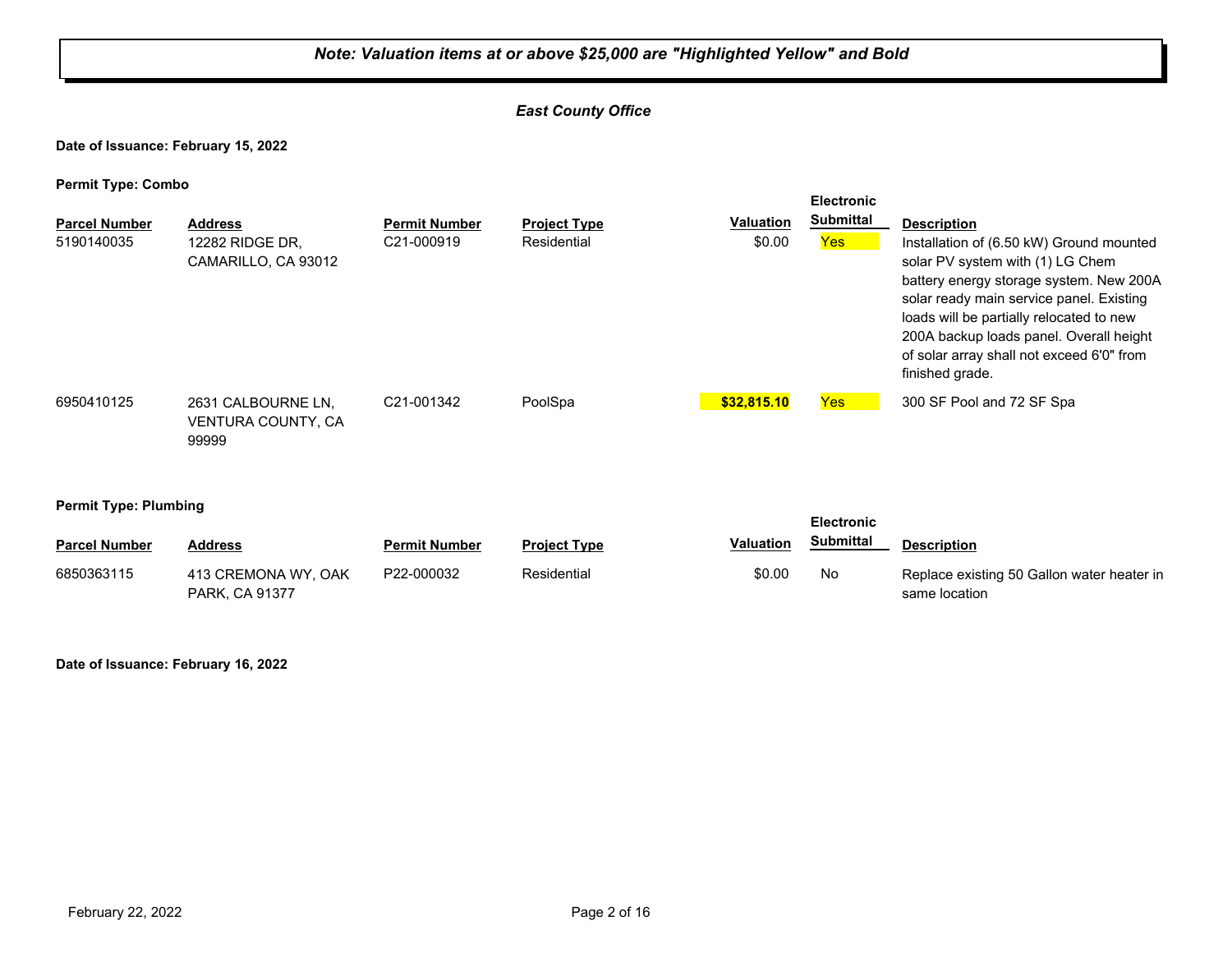# *East County Office*

## **Date of Issuance: February 16, 2022**

|                                |                                                    |                      |                     |                  | <b>Electronic</b>                     |                                                                                                                                                                                                                                                                                    |  |  |
|--------------------------------|----------------------------------------------------|----------------------|---------------------|------------------|---------------------------------------|------------------------------------------------------------------------------------------------------------------------------------------------------------------------------------------------------------------------------------------------------------------------------------|--|--|
| <b>Parcel Number</b>           | <b>Address</b>                                     | <b>Permit Number</b> | <b>Project Type</b> | <b>Valuation</b> | <b>Submittal</b>                      | <b>Description</b>                                                                                                                                                                                                                                                                 |  |  |
| 6470016020                     | 6378 SYLVAN DR, SIMI<br>VALLEY, CA 93063           | C21-000628           | <b>NSFR</b>         | \$85,343.50      | No                                    | New detached ADU (649 sq. ft.)                                                                                                                                                                                                                                                     |  |  |
| 6950340145                     | 2999 FARING FORD RD,<br>THOUSAND OAKS, CA<br>91360 | C21-001024           | Residential         | \$14,335.60      | <b>Yes</b>                            | Pool and Spa replaster/remodel<br>12/15/21 - SVC2100300 created to include<br>addition of Baja Shelf, New Water<br>feature/18' high raised bond beam, 3 - 30"<br>sheer descents, stone veneer/cap to<br>match<br>2/15/22 Added valuations of a retaining<br>wall for the bond beam |  |  |
| 6350071075                     | 456 LAGUNA WY, SIMI<br><b>VALLEY, CA 93065</b>     | C22-000085           | Residential         | \$11,095.00      | <b>Yes</b>                            | Kitchen Remodel (350 SF) M/E/P<br><b>Systems Fee</b><br>No Structural Work- Field Verify                                                                                                                                                                                           |  |  |
| <b>Permit Type: Electrical</b> |                                                    |                      |                     |                  | <b>Electronic</b>                     |                                                                                                                                                                                                                                                                                    |  |  |
| <b>Parcel Number</b>           | <b>Address</b>                                     | <b>Permit Number</b> | <b>Project Type</b> | <b>Valuation</b> | <b>Submittal</b>                      | <b>Description</b>                                                                                                                                                                                                                                                                 |  |  |
| 8010301025                     | 977 ALEXANDRA CT, OAK<br>PARK, CA 91377            | E21-001178           | Residential         | \$0.00           | <b>Yes</b>                            | Install Roof Mounted PV System (10.2<br>kW) 24 modules and (1) Battery Back-up                                                                                                                                                                                                     |  |  |
|                                | <b>Permit Type: Mechanical</b>                     |                      |                     |                  |                                       |                                                                                                                                                                                                                                                                                    |  |  |
| <b>Parcel Number</b>           | <b>Address</b>                                     | <b>Permit Number</b> | <b>Project Type</b> | <b>Valuation</b> | <b>Electronic</b><br><b>Submittal</b> | <b>Description</b>                                                                                                                                                                                                                                                                 |  |  |
| 8010283545                     | 6124 BARONS WY, OAK<br>PARK, CA 91377              | M22-000041           | Residential         | \$0.00           | No                                    | Replace FAU same location-Replace<br>condenser same location- Install new 220v<br>connection                                                                                                                                                                                       |  |  |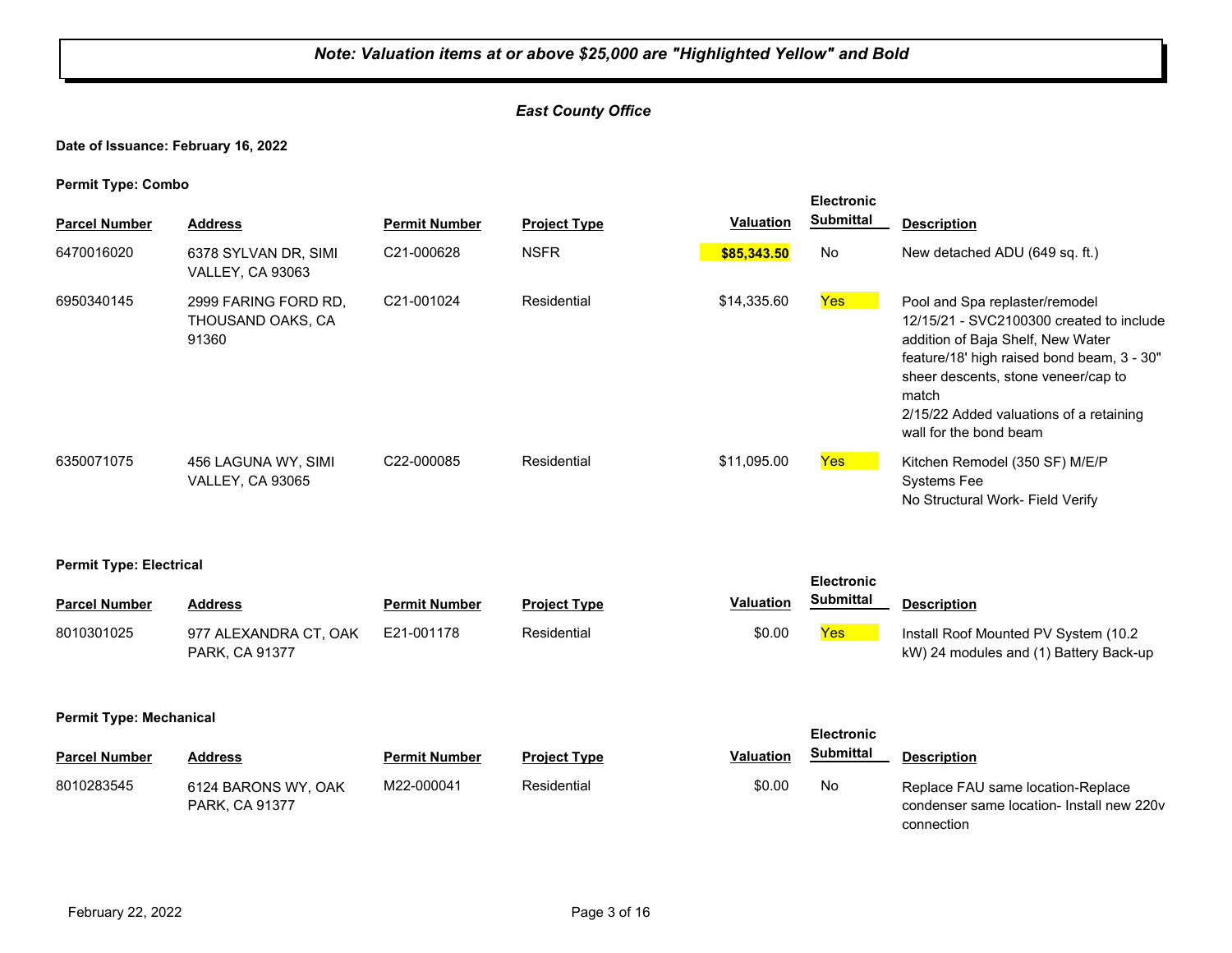# *East County Office*

**Date of Issuance: February 17, 2022**

**Permit Type: Combo**

| . .                  |                                             |                         |                     |                  | <b>Electronic</b> |                                                                                                                                                          |
|----------------------|---------------------------------------------|-------------------------|---------------------|------------------|-------------------|----------------------------------------------------------------------------------------------------------------------------------------------------------|
| <b>Parcel Number</b> | <b>Address</b>                              | <b>Permit Number</b>    | <b>Project Type</b> | <b>Valuation</b> | <b>Submittal</b>  | <b>Description</b>                                                                                                                                       |
| 8000051415           | 6259 E SMOKE TREE AV,<br>OAK PARK, CA 91377 | C <sub>21</sub> -001500 | Residential         | \$0.00           | Yes               | REPAIR ROOF TRUSS IN GARAGE<br>ADD 9 RECESSED LIGHTS AND 8<br><b>RECEPTACLES</b>                                                                         |
| 8000233135           | 30 N PEREGRINE CR.<br>OAK PARK, CA 91377    | C22-000138              | Residential         | \$8,511.30       | <b>Yes</b>        | Kitchen remodel 205 SF Sf includes<br>electrical system fee 205 SF, 1 Plumbing<br>fixture and 1 gas line. Change out of<br>window and sliding glass door |

#### **Permit Type: Electrical**

| - -                  |                                                |                      |                     |           | <b>Electronic</b> |                                                          |
|----------------------|------------------------------------------------|----------------------|---------------------|-----------|-------------------|----------------------------------------------------------|
| <b>Parcel Number</b> | <b>Address</b>                                 | <b>Permit Number</b> | <b>Project Type</b> | Valuation | Submittal         | <b>Description</b>                                       |
| 8500061045           | 31 BUCKSKIN RD. WEST<br><b>HILLS, CA 91307</b> | E22-000090           | Residential         | \$0.00    | No                | Roof mounted solar photo voltaic system<br>10.08 KW / DC |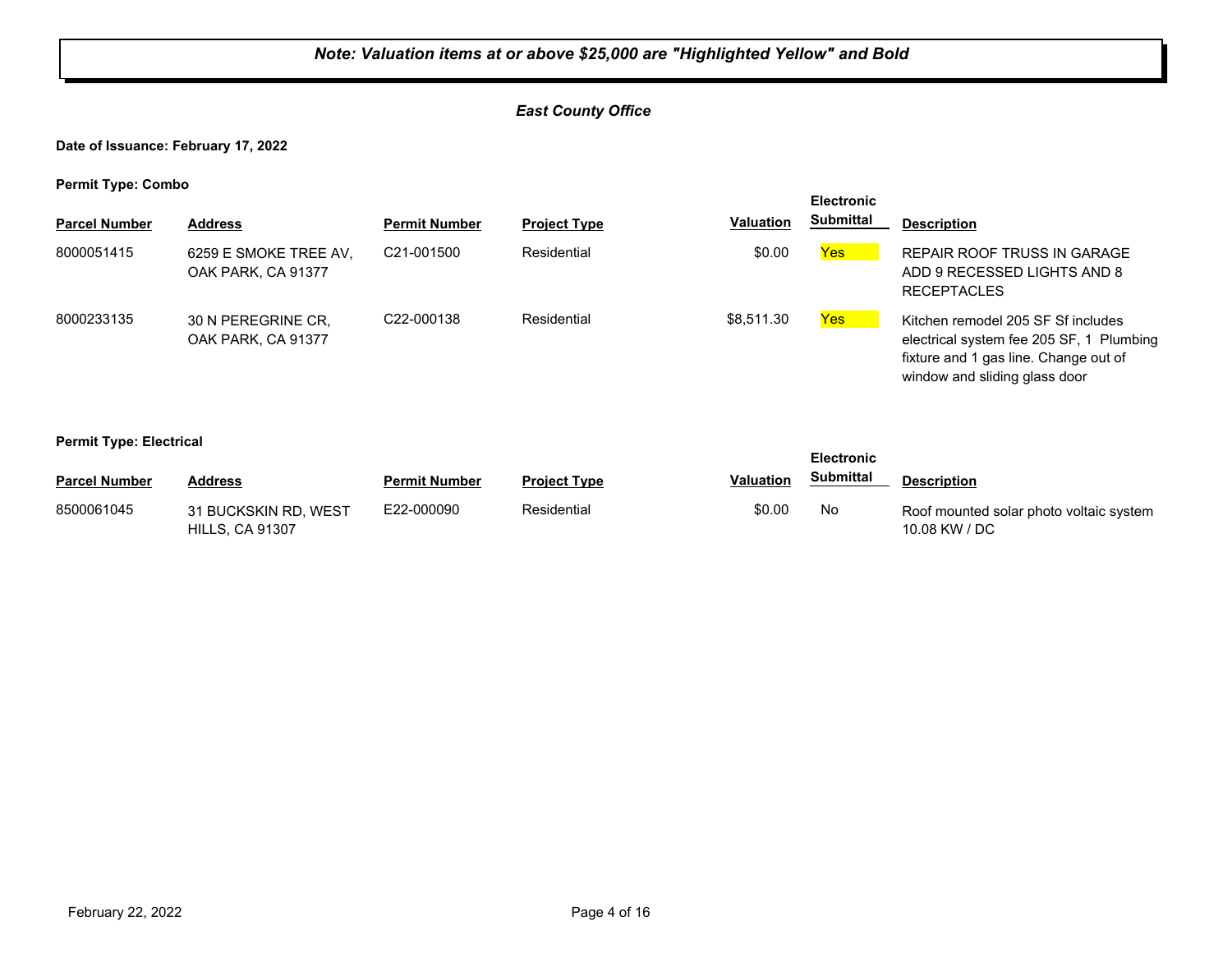# *East County Office*

# **Date of Issuance: February 17, 2022**

#### **Permit Type: Mechanical**

| . .<br><b>Parcel Number</b> | <b>Address</b>                                      | <b>Permit Number</b> | <b>Project Type</b> | Valuation | <b>Electronic</b><br><b>Submittal</b> | <b>Description</b>                                                                                                                |
|-----------------------------|-----------------------------------------------------|----------------------|---------------------|-----------|---------------------------------------|-----------------------------------------------------------------------------------------------------------------------------------|
| 8010070415                  | 6904 E PALA MESA DR.<br>OAK PARK, CA 91377          | M22-000030           | Residential         | \$0.00    | <b>No</b>                             | Replace FAU in same location, replace<br>Condenser in same location.<br>Replace approx. 300 sq ft of ducting<br>(Partial Ducting) |
| 8010192065                  | 784 OAK PATH CT, OAK<br>PARK, CA 91377              | M22-000038           | Residential         | \$0.00    | No                                    | Replace FAU same location (Garage) -<br>Replace 4-Ton Condenser Same location                                                     |
| 6730130555                  | 363 DONLIN LN.<br>NEWBURY PARK, CA<br>91320         | M22-000039           | Residential         | \$0.00    | No                                    | Replace 2 FAU (8OKBTU) same location<br>(Attic/Garage)<br>Replace 2 Condensers same location<br>$(3.5-Ton & 4-Ton)$<br>No ducting |
| 6950051075                  | 279 STONECREEK CT.<br>WESTLAKE VILLAGE, CA<br>91361 | M22-000040           | Residential         | \$0.00    | <b>No</b>                             | Replace 2 FAU(80kbtu) in same location<br>(Attic)<br>Replace 2 Condenser (4-Ton) same<br>location                                 |
| 6850260315                  | 789 ADMIRAL CT, OAK<br>PARK, CA 91377               | M22-000042           | Residential         | \$0.00    | No                                    | Furnace Change out in closet 100,000<br>BTUS, 5 Ton Coil Change out                                                               |

#### **Permit Type: Plumbing**

| ___                  |                                             |                      |                     |                  | <b>Electronic</b> |                                                                                      |
|----------------------|---------------------------------------------|----------------------|---------------------|------------------|-------------------|--------------------------------------------------------------------------------------|
| <b>Parcel Number</b> | Address                                     | <b>Permit Number</b> | <b>Project Type</b> | <b>Valuation</b> | Submittal         | <b>Description</b>                                                                   |
| 8010140275           | 425 N SUNNY BROOK CT.<br>OAK PARK, CA 91377 | P22-000035           | Residential         | \$0.00           | No                | Remodel Master bathroom Shower (valve,<br>drain, water proofing & tile) Shower only. |

#### **Date of Issuance: February 18, 2022**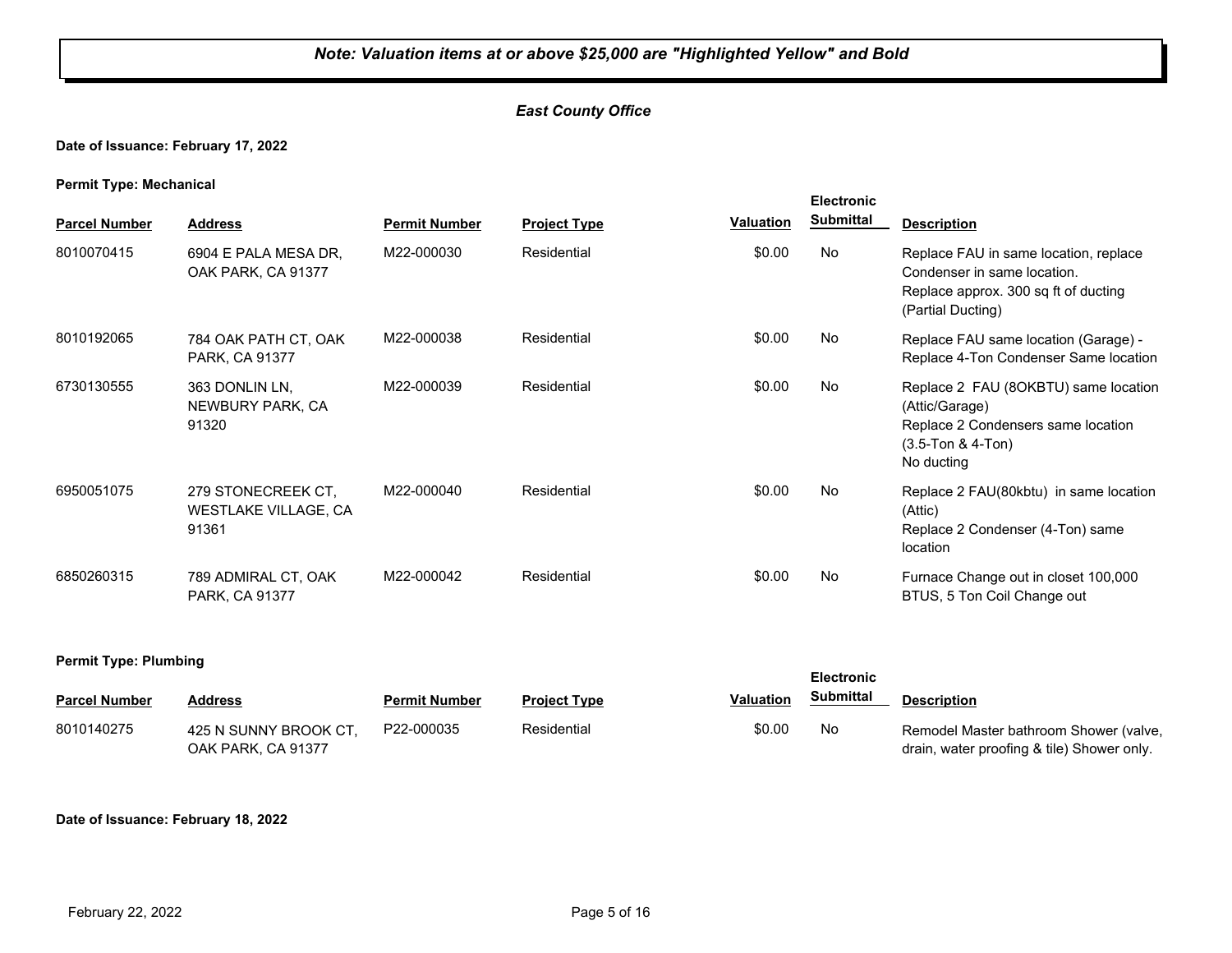#### *Note: Valuation items at or above \$25,000 are "Highlighted Yellow" and Bold East County Office* **Date of Issuance: February 18, 2022 Permit Type: Building Parcel Number Address <b>Permit Number Project Type Valuation Submittal Description Electronic Submittal** 8000062105 6454 E BAYBERRY ST, B21-000983 Residential Accessory \$7,075.20 <mark>Yes</mark> OAK PARK, CA 91377 B21-000983 Residential Accessory \$7,075.20 **Yes** Demo existing wall and replace with 268 SF retaining block wall. **Permit Type: Combo Parcel Number Address Permit Number Project Type Valuation Description Electronic Submittal** 6950280295 2468 LADBROOK WY, C21-000460 Residential <mark> \$131,721.50</mark> <mark>Yes</mark> VENTURA COUNTY, CA 99999 C21-000460 Residential **\$131,721.50** Proposed addition 679 SF and remodel 377 SF, new trellis 100 SF. A roof pitch change and one window. Includes electrical 6680282045 243 CATHY DR, C21-001088 Residential <mark> \$48,850.80</mark> <mark>Yes</mark> NEWBURY PARK, CA 91320 C21-001088 Residential **\$48,850.80** Room addition 288 SF and bathroom remodeling 300 SF 6470022240 1070 ALTA VISTA RD, C22-000076 Residential <mark> \$28,902.00</mark> No SIMI VALLEY, CA 93063 C22-000076 Residential **\$28,902.00** SFR Remodel approx. 800 sq ft total 500 sq ft Living area, 60 sq ft kitchen, 100 sq ft Bathroom, 200 of drywall, 200 of stucco, 250 sq ft window. Reroof approx 600 sq ft comp shingle. Upgrade Electrical Panel to 200 amp.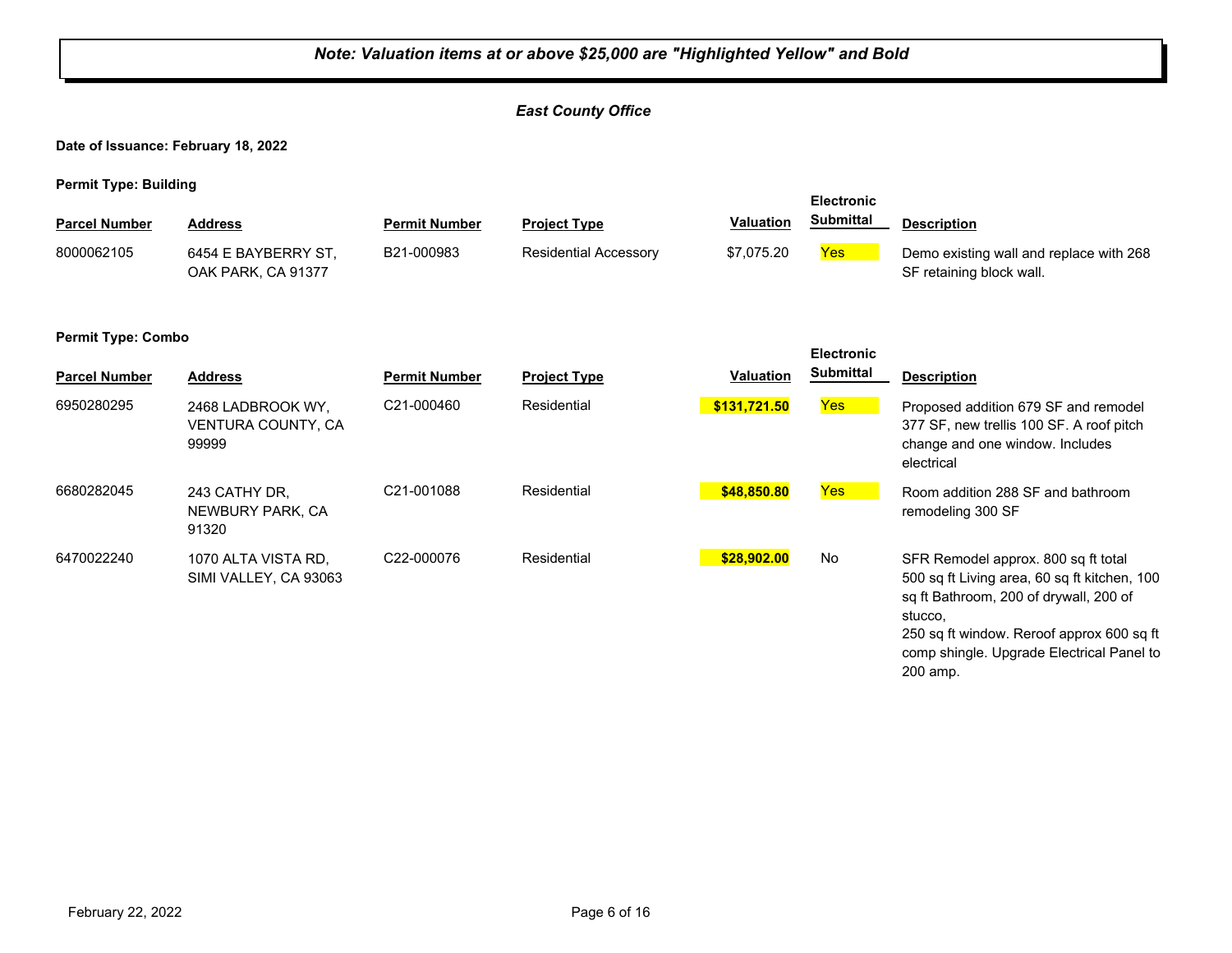# *East County Office*

## **Date of Issuance: February 18, 2022**

**Permit Type: Electrical**

| <b>Parcel Number</b>           | <b>Address</b>                            | <b>Permit Number</b> | <b>Project Type</b> | Valuation  | <b>Electronic</b><br><b>Submittal</b> | <b>Description</b>                                                                                                                                                                                                                                                                                                |
|--------------------------------|-------------------------------------------|----------------------|---------------------|------------|---------------------------------------|-------------------------------------------------------------------------------------------------------------------------------------------------------------------------------------------------------------------------------------------------------------------------------------------------------------------|
| 5190110145                     | 2541 ALICANTE CT.<br>CAMARILLO, CA 93012  | E22-000022           | Residential         | \$2,720.00 | No                                    | Installation of (2) Tesla Powerwall battery<br>backup systems to existing solar PV<br>system. Existing loads will be backed up<br>on existing panelboards. There is an<br>existing split 400A main service panel.                                                                                                 |
| 5190050265                     | 3013 VISTA GRANDE,<br>CAMARILLO, CA 93012 | E22-000046           | Residential         | \$0.00     | Yes <sup>1</sup>                      | Install Roof Mounted Photovoltaic (5.20<br>kw/DC) and (2) Battery back-ups to<br>existing solar PV system with existing<br>battery backup system. Total system size<br>will now be 9.30 kW with (3) Tesla<br>Powerwall 2 battery backup system. All<br>loads will be relocated to new 200A<br>backup loads panel. |
| 8000101055                     | 61 N SABRA AV, OAK<br>PARK, CA 91377      | E22-000111           | Residential         | \$0.00     | No                                    | 200 AMP Panel upgrade                                                                                                                                                                                                                                                                                             |
| <b>Permit Type: Mechanical</b> |                                           |                      |                     |            |                                       |                                                                                                                                                                                                                                                                                                                   |

|                      |                                           |                      |                     |           | <b>Electronic</b> |                                      |
|----------------------|-------------------------------------------|----------------------|---------------------|-----------|-------------------|--------------------------------------|
| <b>Parcel Number</b> | <b>Address</b>                            | <b>Permit Number</b> | <b>Project Type</b> | Valuation | <b>Submittal</b>  | <b>Description</b>                   |
| 8000015115           | 6384 E TAMARIND ST.<br>OAK PARK. CA 91377 | M22-000043           | Residential         | \$0.00    | No                | Replace FAU same location and 1 Duct |

**East County Office Valuation Subtotal: \$381,130.00**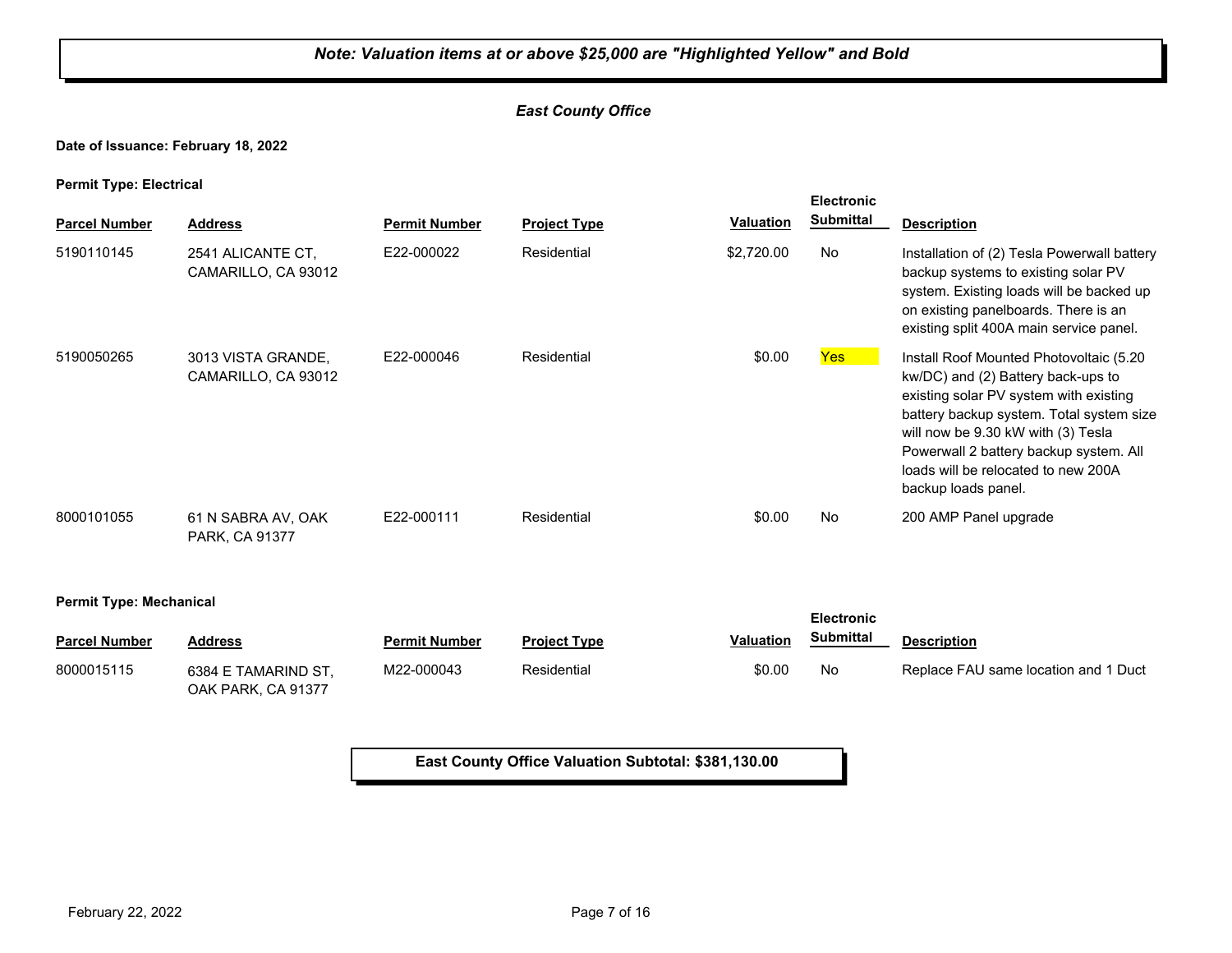# *West County Office*

# **Date of Issuance: February 14, 2022**

#### **Permit Type: Building**

| . .                  |                                                                                         |                      |                              |                  | <b>Electronic</b> |                                                                                                     |
|----------------------|-----------------------------------------------------------------------------------------|----------------------|------------------------------|------------------|-------------------|-----------------------------------------------------------------------------------------------------|
| <b>Parcel Number</b> | <b>Address</b>                                                                          | <b>Permit Number</b> | <b>Project Type</b>          | <b>Valuation</b> | <b>Submittal</b>  | <b>Description</b>                                                                                  |
| 0560241265           | 3932 SAVANNAH LN,<br>PIRU, CA 93040<br>3932 SAVANNAH LN.<br>VENTURA COUNTY, CA<br>99999 | B22-000097           | <b>Residential Accessory</b> | \$1,848,00       | No.               | Construction of a new 10X11 (110SF)<br>detached patio cover using the county<br>standard plan. B-17 |
| 1280030035           | 1579 LOS ANGELES AV.<br>VENTURA, CA 93004                                               | B22-000098           | Commercial                   | \$12,730.00      | No.               | Reroof 6,700SF, install torchdown.                                                                  |

| <b>Parcel Number</b> | <b>Address</b>                                    | <b>Permit Number</b>    | <b>Project Type</b> | Valuation   | <b>Electronic</b><br><b>Submittal</b> | <b>Description</b>                                                                                                                                                                          |
|----------------------|---------------------------------------------------|-------------------------|---------------------|-------------|---------------------------------------|---------------------------------------------------------------------------------------------------------------------------------------------------------------------------------------------|
| 0380130355           | 1761 ADAMS CANYON<br>RD, SANTA PAULA, CA<br>93060 | C <sub>21</sub> -001068 | Residential         | \$12,468.80 | Yes                                   | Interior remodeling: 86SF bathroom<br>remodel, 62SF kitchen remodel, 9SF<br>remodel for laundry room. New 60SF<br>shear wall, 60SF exterior siding and<br>replace 158SF window replacement. |
| 0350300135           | 2930 TOWER DR, OJAI,<br>CA 93023                  | C <sub>21</sub> -001131 | Residential         | \$5,394.60  | Yes                                   | Interior remodel consist of opening wall<br>from 2 doors into a slider and add new<br>window. Adjacent wall - opening existing<br>window into a slider.                                     |
| 0610220070           | 8518 NYE RD, VENTURA,<br>CA 93001                 | C22-000117              | Residential         | \$0.00      | No                                    | Running 140 feet of underground electrical<br>conduit from house to 5 outside<br>receptacles. Also 240 feet of Rainwater<br>Piping System 1 foot or more below<br>electrical conduit        |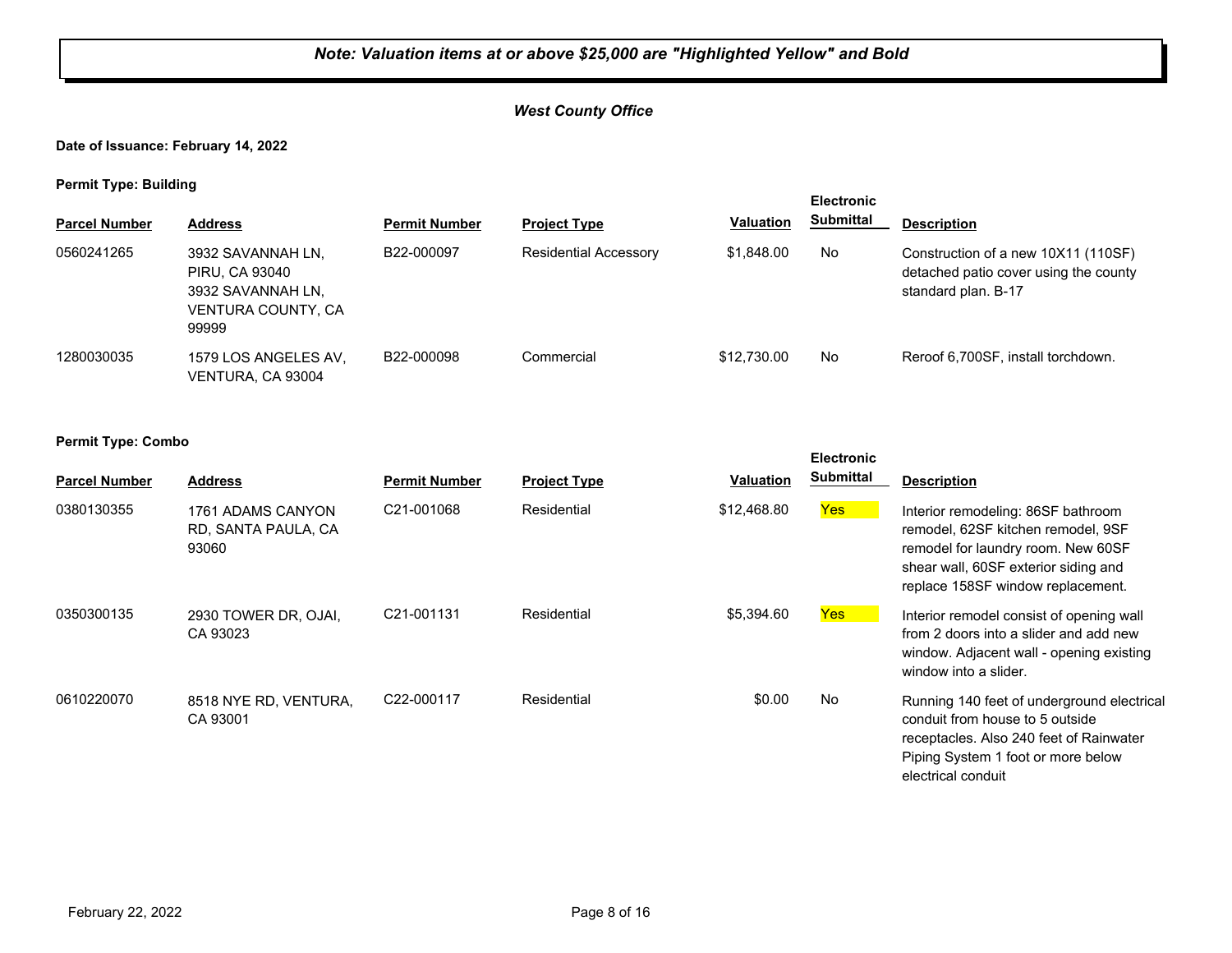# *West County Office*

#### **Date of Issuance: February 14, 2022**

#### **Permit Type: Electrical**

|                      | <b>Electronic</b>                      |                      |                     |                  |            |                                                                                                                                                                           |
|----------------------|----------------------------------------|----------------------|---------------------|------------------|------------|---------------------------------------------------------------------------------------------------------------------------------------------------------------------------|
| <b>Parcel Number</b> | <b>Address</b>                         | <b>Permit Number</b> | <b>Project Type</b> | <b>Valuation</b> | Submittal  | <b>Description</b>                                                                                                                                                        |
| 0180170160           | 378 CRUZERO, OJAI, CA<br>93023         | F22-000013           | Residential         | \$0.00           | Yes        | Install advanced energy storage system:<br>(2) tesla Powerwall 2 ac battery systems,<br>(1) tesla backup gateway 2, install new<br>subpanel to hold existing backup loads |
| 1520062105           | 134 VIENTOS RD.<br>CAMARILLO, CA 93010 | F22-000040           | Residential         | \$0.00           | <b>Yes</b> | Install (2) new tesla powerwall storage<br>system to existing solar PV system. No<br>loads will be relocated as part of this<br>alteration.                               |

#### **Date of Issuance: February 15, 2022**

#### **Permit Type: Building**

| - -                  |                                         |                      |                               |                  | <b>Electronic</b> |                               |
|----------------------|-----------------------------------------|----------------------|-------------------------------|------------------|-------------------|-------------------------------|
| <b>Parcel Number</b> | <b>Address</b>                          | <b>Permit Number</b> | <b>Project Type</b>           | <b>Valuation</b> | Submittal         | <b>Description</b>            |
| 1090093095           | 1234 FAIRWAY DR.<br>CAMARILLO, CA 93010 | B21-001020           | <b>Residential Alteration</b> | \$9.147.80       | No                | Replace (6) windows same size |

|                      |                                     |                      |                     |                  | <b>Electronic</b> |                                                                    |
|----------------------|-------------------------------------|----------------------|---------------------|------------------|-------------------|--------------------------------------------------------------------|
| <b>Parcel Number</b> | Address                             | <b>Permit Number</b> | <b>Project Type</b> | <b>Valuation</b> | <b>Submittal</b>  | <b>Description</b>                                                 |
| 0560241225           | 3948 SAVANNAH LN.<br>PIRU, CA 93040 | C22-000131           | Residential         | \$0.00           | No                | Installation of water, drain and electric<br>lines for outdoor BBQ |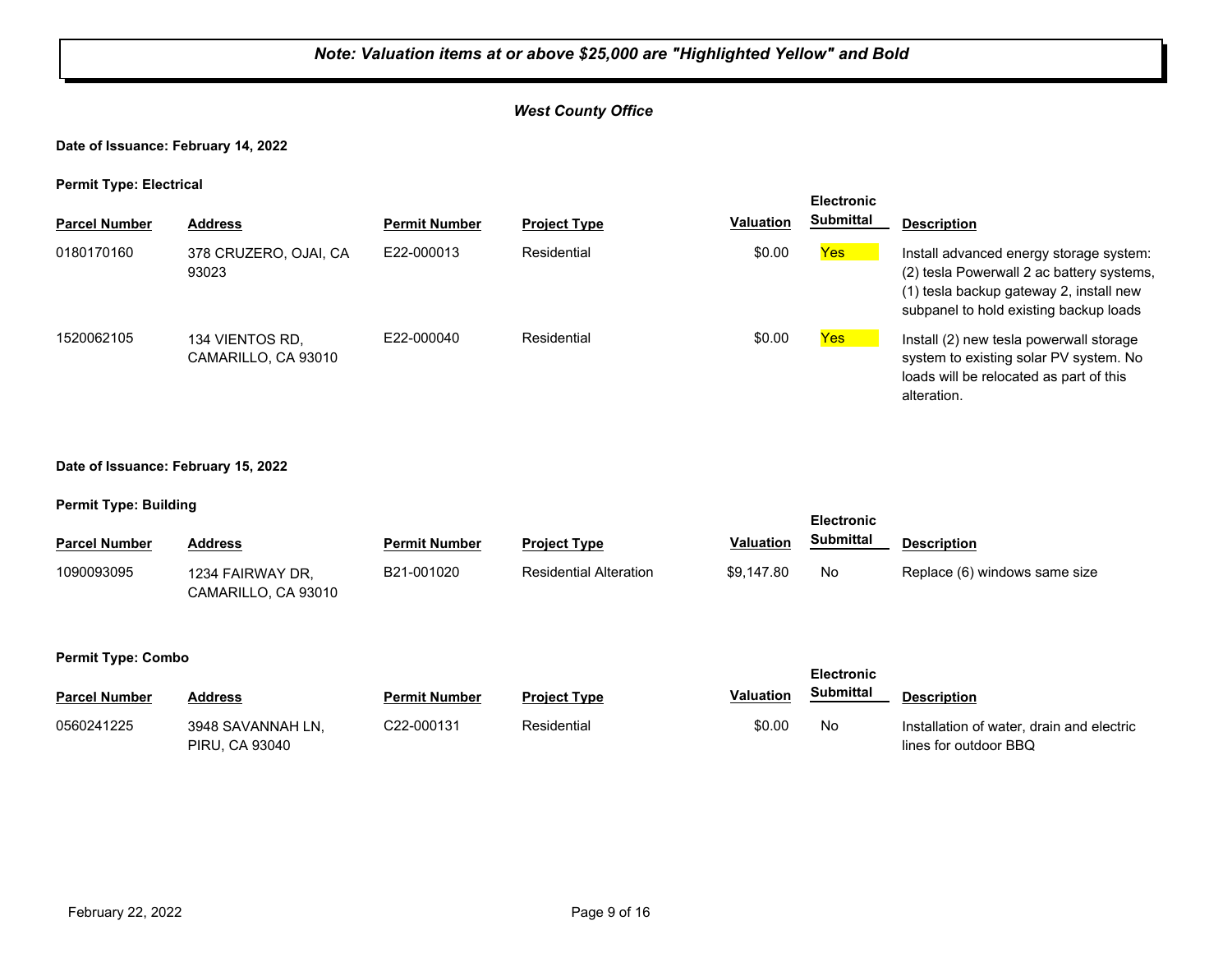# *West County Office*

### **Date of Issuance: February 15, 2022**

**Permit Type: Electrical**

| . .                  |                                              |                      |                     |                  | <b>Electronic</b> |                                                   |
|----------------------|----------------------------------------------|----------------------|---------------------|------------------|-------------------|---------------------------------------------------|
| <b>Parcel Number</b> | <b>Address</b>                               | <b>Permit Number</b> | <b>Project Type</b> | <b>Valuation</b> | <b>Submittal</b>  | <b>Description</b>                                |
| 0310183130           | 95 PATHELEN AV, OAK<br><b>VIEW, CA 93022</b> | E22-000105           | Residential         | \$0.00           | No.               | Electrical service panel upgrade, 200<br>amps     |
| 0610063105           | 250 APRICOT ST, OAK<br><b>VIEW, CA 93022</b> | E22-000106           | Residential         | \$0.00           | No                | Install roof mount solar PV 8.36KW, 22<br>modules |

#### **Permit Type: Mechanical**

| . .                  |                                           |                      |                     |                  | <b>Electronic</b> |                                                   |
|----------------------|-------------------------------------------|----------------------|---------------------|------------------|-------------------|---------------------------------------------------|
| <b>Parcel Number</b> | Address                                   | <b>Permit Number</b> | <b>Project Type</b> | <b>Valuation</b> | Submittal         | <b>Description</b>                                |
| 1550180185           | 404 E HIGHLAND DR.<br>CAMARILLO, CA 93010 | M22-000037           | Residential         | \$0.00           | No                | Replacement of furnace, same size and<br>location |

#### **Permit Type: Plumbing**

|                      |                                         |                      |                     |                  |           | <b>Electronic</b>                                          |  |  |
|----------------------|-----------------------------------------|----------------------|---------------------|------------------|-----------|------------------------------------------------------------|--|--|
| <b>Parcel Number</b> | <b>Address</b>                          | <b>Permit Number</b> | <b>Project Type</b> | <b>Valuation</b> | Submittal | <b>Description</b>                                         |  |  |
| 0600252340           | 8067 SANTA ANA RD.<br>VENTURA, CA 93001 | P22-000031           | Residential         | \$0.00           | No        | Replace 2 plumbing fixtures in kitchen and<br>laundry room |  |  |

#### **Date of Issuance: February 16, 2022**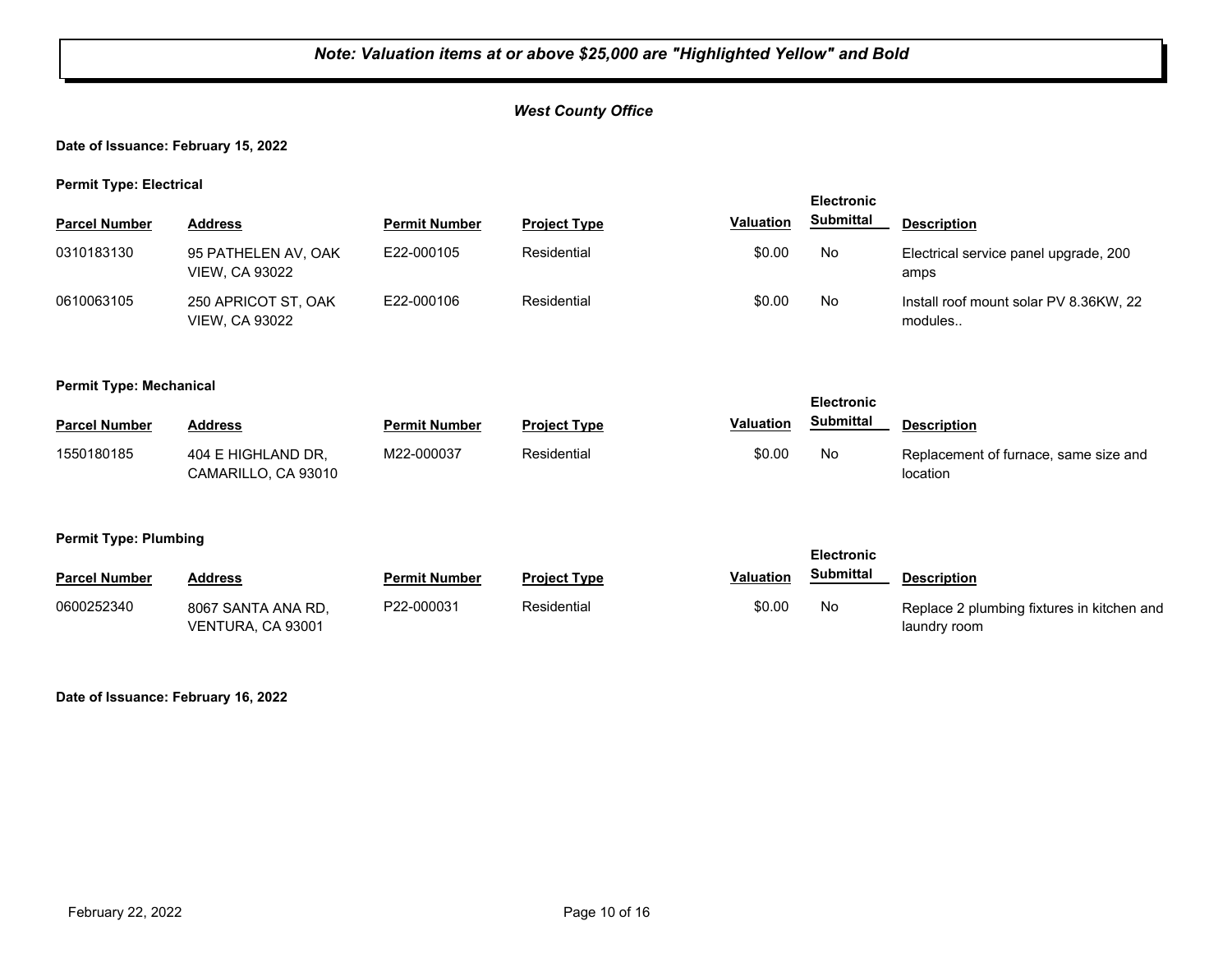# *West County Office*

# **Date of Issuance: February 16, 2022**

**Permit Type: Building**

| . .                  |                                           |                      |                               |                  | <b>Electronic</b> |                                                                         |
|----------------------|-------------------------------------------|----------------------|-------------------------------|------------------|-------------------|-------------------------------------------------------------------------|
| <b>Parcel Number</b> | <b>Address</b>                            | <b>Permit Number</b> | <b>Project Type</b>           | <b>Valuation</b> | <b>Submittal</b>  | <b>Description</b>                                                      |
| 0290130035           | 966 SHIPPEE LN, OJAI,<br>CA 93023         | B21-000911           | Demo                          | \$0.00           | <b>No</b>         | Demolition of existing residence and<br>detached garage.                |
| 0340182085           | 555 E KATHERINE AV,<br>OAK VIEW, CA 93022 | B22-000100           | <b>Residential Alteration</b> | \$4.425.20       | <b>No</b>         | Replace 98 sq. ft. of windows, and 76 sq.<br>ft. of sliding glass doors |
| 2060223115           | 117 SANTA CRUZ,<br>OXNARD, CA 93035       | B22-000107           | <b>Residential Alteration</b> | \$10,200.00      | <b>No</b>         | Tile Remove and Reset (2000 SF)                                         |
| 2060151150           | 129 VENTURA AV.<br>OXNARD, CA 93035       | B22-000108           | <b>Residential Alteration</b> | \$3.060.00       | <b>No</b>         | Reroof using composite shingles (1800)<br>SF                            |

| . .<br><b>Parcel Number</b> | <b>Address</b>                           | <b>Permit Number</b> | <b>Project Type</b> | <b>Valuation</b> | <b>Electronic</b><br><b>Submittal</b> | <b>Description</b>                                                                                                                                                                                                                          |
|-----------------------------|------------------------------------------|----------------------|---------------------|------------------|---------------------------------------|---------------------------------------------------------------------------------------------------------------------------------------------------------------------------------------------------------------------------------------------|
| 0890011295                  | 10001 BLACKBURN RD,<br>VENTURA, CA 93004 | C18-001244           | Commercial          | \$8,000.00       | No                                    | AT & T Cell Site --modify existing<br>Wireless Telecommunications facility,<br>Replace one (1) microwave antenna and<br>replace one (1) existing ODU, replace one<br>(1), and install one (1) new ODU                                       |
| 2060313070                  | 356 MELROSE DR.<br>OXNARD, CA 93035      | C21-000882           | Residential         | \$1,446.40       | Yes                                   | ATF- Repair exterior staircase from south<br>side of bedroom balcony to the rooftop<br>deck (36.25SF), New door opening and<br>framing to create access from bedroom to<br>balcony (20SF), and relocate electrical<br>receptacle. CV20-0426 |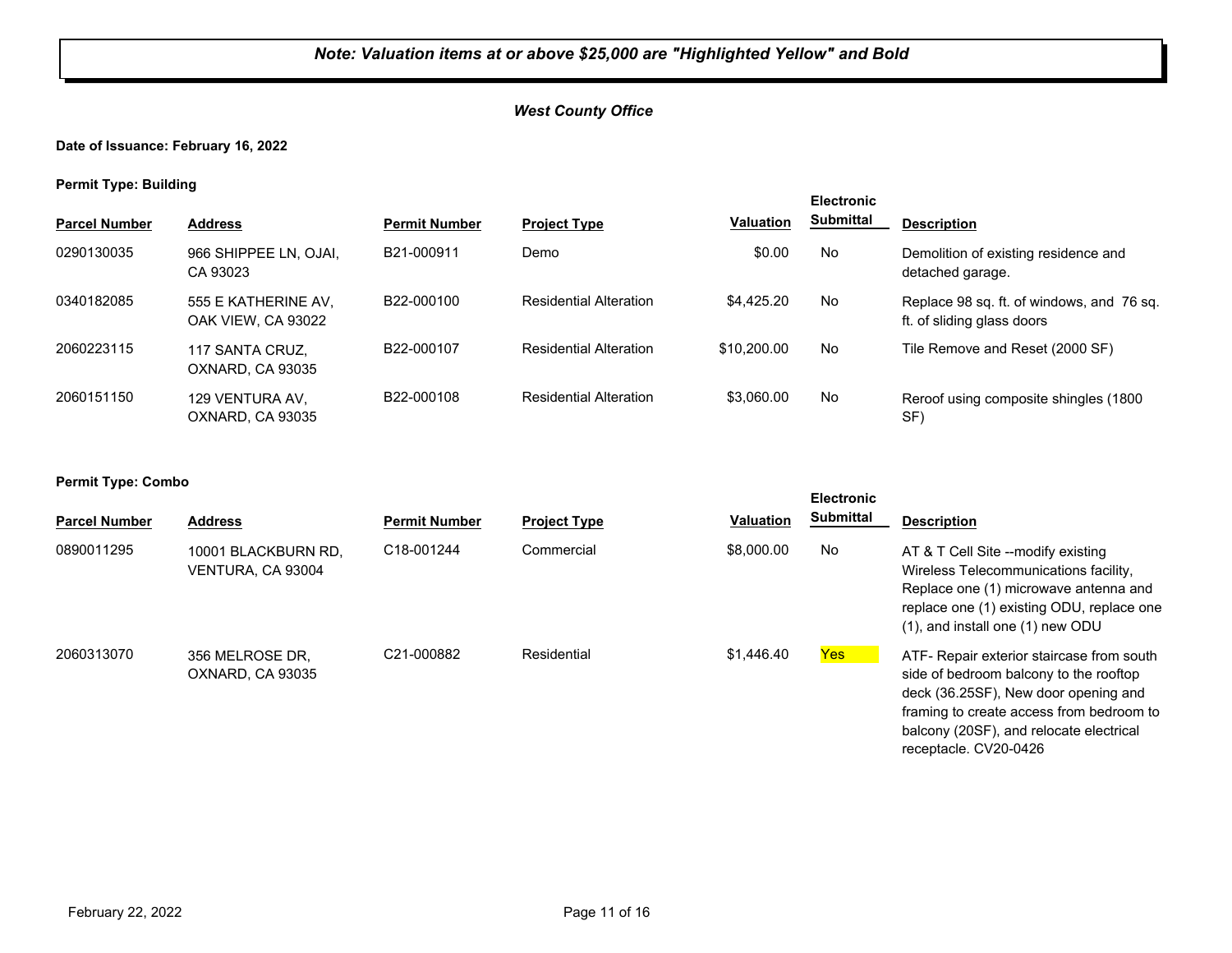# *West County Office*

# **Date of Issuance: February 16, 2022**

#### **Permit Type: Electrical**

|                      |                                             | <b>Electronic</b>    |                     |                  |                  |                                                                                                                                                                                         |
|----------------------|---------------------------------------------|----------------------|---------------------|------------------|------------------|-----------------------------------------------------------------------------------------------------------------------------------------------------------------------------------------|
| <b>Parcel Number</b> | <b>Address</b>                              | <b>Permit Number</b> | <b>Project Type</b> | <b>Valuation</b> | <b>Submittal</b> | <b>Description</b>                                                                                                                                                                      |
| 0110220285           | 853 OAK GROVE CT,<br>OJAI. CA 93023         | E21-001102           | Residential         | \$0.00           | No               | Installation of 15.12 kW ground mount<br>photovoltaic system, and (4) Tesla power<br>wall batteries. Existing split 400A main<br>service panel and existing 200A backup<br>loads panel. |
| 0560112075           | 485 TEMESCAL ST, PIRU,<br>CA 93015          | E22-000082           | Residential         | \$0.00           | No               | add breakers to existing electrical panel                                                                                                                                               |
| 1550200055           | 684 W OCEAN VIEW DR.<br>CAMARILLO. CA 93010 | E22-000107           | Residential         | \$10,200.00      | No               | Main panel upgrade from 100 amps to 200<br>amps. same location.                                                                                                                         |

#### **Permit Type: Plumbing**

| .                    |                                     |                      |                     |                  | <b>Electronic</b> |                                               |  |
|----------------------|-------------------------------------|----------------------|---------------------|------------------|-------------------|-----------------------------------------------|--|
| <b>Parcel Number</b> | <b>Address</b>                      | <b>Permit Number</b> | <b>Project Type</b> | <b>Valuation</b> | <b>Submittal</b>  | <b>Description</b>                            |  |
| 1450156070           | 643 STROUBE ST.<br>OXNARD, CA 93036 | P22-000034           | Residential         | \$0.00           | No                | Partial Abatement CV20-0496 - Water<br>Heater |  |

#### **Date of Issuance: February 17, 2022**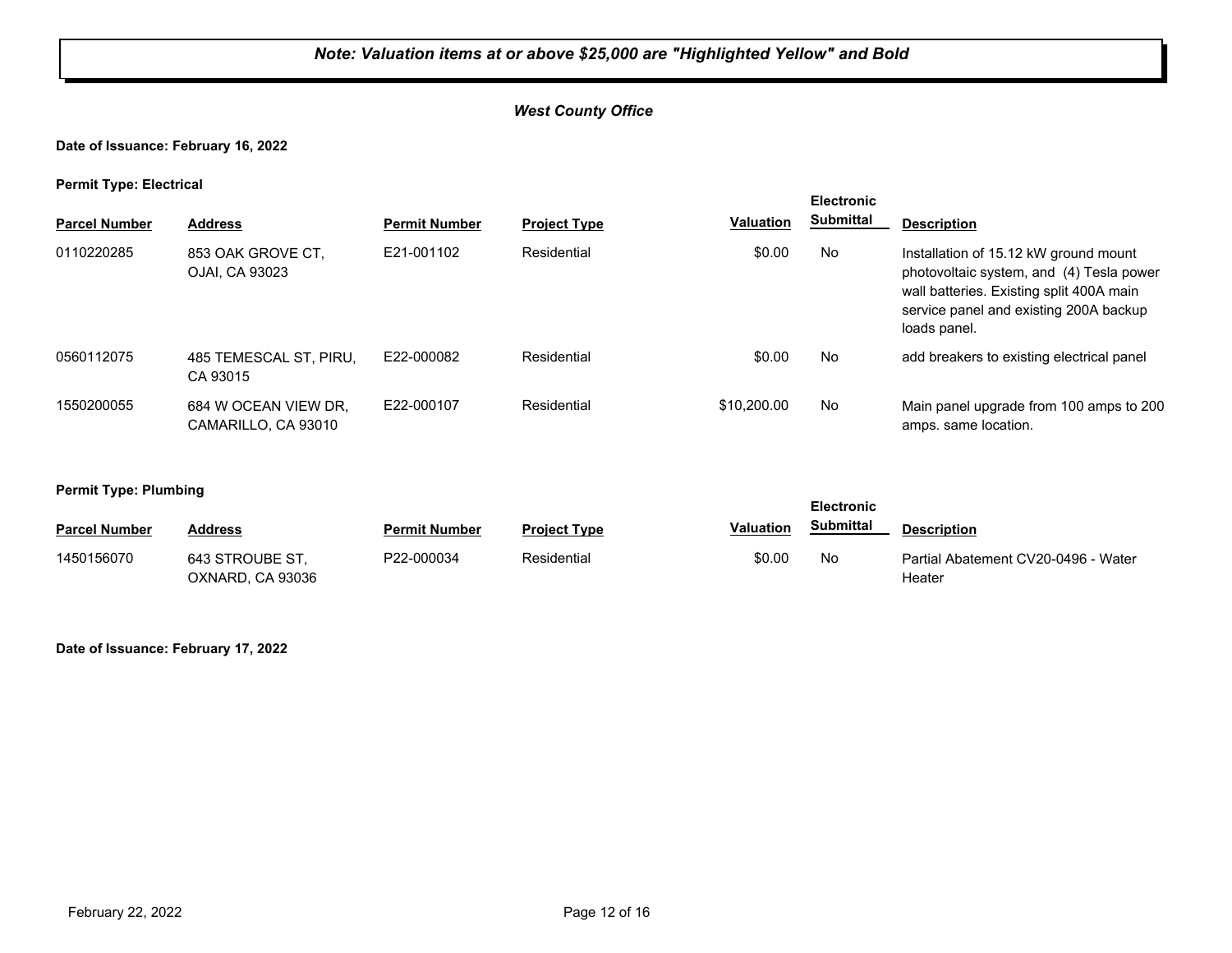# *West County Office*

## **Date of Issuance: February 17, 2022**

**Permit Type: Building**

| . .                  |                                          |                      |                               |                  | <b>Electronic</b> |                                                                                                                                        |
|----------------------|------------------------------------------|----------------------|-------------------------------|------------------|-------------------|----------------------------------------------------------------------------------------------------------------------------------------|
| <b>Parcel Number</b> | <b>Address</b>                           | <b>Permit Number</b> | <b>Project Type</b>           | <b>Valuation</b> | <b>Submittal</b>  | <b>Description</b>                                                                                                                     |
| 0560170090           | 357 N MAIN ST,<br>FILLMORE, CA 93015     | B21-000985           | Commercial                    | \$7.458.80       | Yes               | Fillmore- Piru citrus association: New<br>116.5ft long X 20 ft tall non bearing<br>exterior curtain wall on existing packing<br>house. |
| 1080150415           | 6906 SOLANO VERDE<br>DR, SOMIS, CA 93066 | B22-000110           | <b>Residential Alteration</b> | \$15,200.00      | No                | Apply layer or torch down over existing<br>layer torch down                                                                            |

|                      |                                             |                         |                     |                  | <b>Electronic</b> |                                                                                                                                                                                                                                                                                                                                                                                                                                                                              |
|----------------------|---------------------------------------------|-------------------------|---------------------|------------------|-------------------|------------------------------------------------------------------------------------------------------------------------------------------------------------------------------------------------------------------------------------------------------------------------------------------------------------------------------------------------------------------------------------------------------------------------------------------------------------------------------|
| <b>Parcel Number</b> | <b>Address</b>                              | <b>Permit Number</b>    | <b>Project Type</b> | <b>Valuation</b> | <b>Submittal</b>  | <b>Description</b>                                                                                                                                                                                                                                                                                                                                                                                                                                                           |
| 0600350265           | 3084 SOLIMAR BEACH<br>DR, VENTURA, CA 93001 | C20-000454              | Residential         | \$124,121.60     | <b>Yes</b>        | Cover and enclose existing 141 sq ft entry<br>way and add new front door, add 596 sq ft<br>second story addition with two bedrooms<br>and one bathroom, addition of 159 sf to<br>garage addition of 108 sf loft above 2nd<br>floor relocate stairwell to second story,<br>minor red model of living area, add new fau<br>to second floor addition of two new rear<br>balconies for a total of 180 sq. ft. in<br>balcony additions; and (6) various interior<br>modifications |
| 0180061155           | 837 LA LUNA RD, OJAI,<br>CA 93023           | C <sub>21</sub> -001035 | Residential         | \$22,704.00      | <b>Yes</b>        | Construction of a new 660SF detached<br>garage.                                                                                                                                                                                                                                                                                                                                                                                                                              |
| 2060144230           | 300 OCEAN DR, OXNARD,<br>CA 93035           | C22-000129              | Residential         | \$0.00           | No                | Add temporary kitchen on 1st floor,<br>remove 2nd floor kitchen, repair garage<br>roof framing and add new tankless water<br>heater                                                                                                                                                                                                                                                                                                                                          |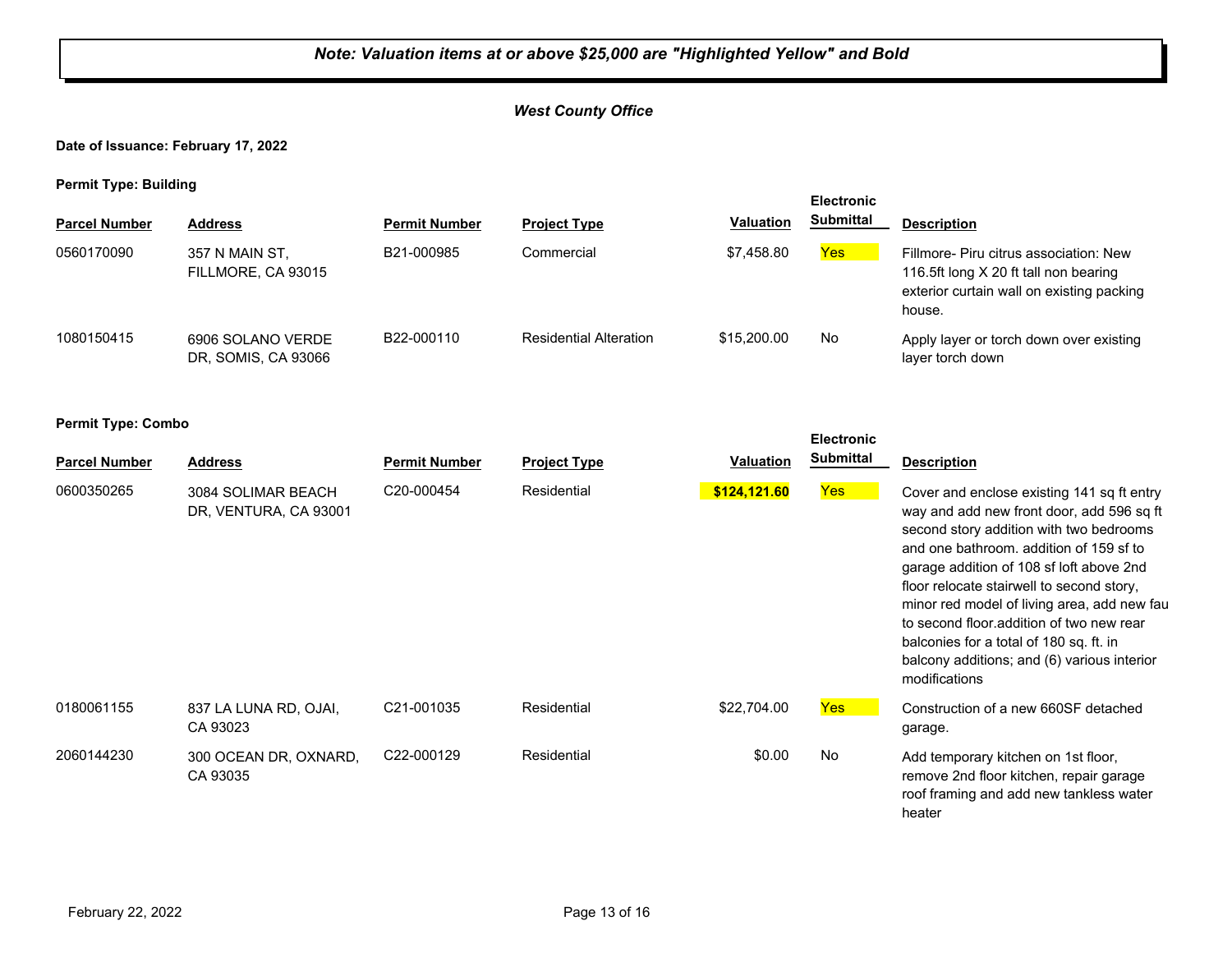# *West County Office*

**Date of Issuance: February 17, 2022**

**Permit Type: Electrical**

|                      |                                        |                      |                     |                  | <b>Electronic</b> |                                                                  |  |
|----------------------|----------------------------------------|----------------------|---------------------|------------------|-------------------|------------------------------------------------------------------|--|
| <b>Parcel Number</b> | Address                                | <b>Permit Number</b> | <b>Project Type</b> | <b>Valuation</b> | Submittal         | <b>Description</b>                                               |  |
| 1520131125           | 250 AVOCADO PL.<br>CAMARILLO. CA 93010 | E22-000109           | Residential         | \$0.00           | No                | Installation of roof mounted solar system,<br>4.26 kW, 12 panels |  |

#### **Date of Issuance: February 18, 2022**

#### **Permit Type: Building**

|                      |                                        |                         |                               |                  | <b>Electronic</b> |                                                                                   |
|----------------------|----------------------------------------|-------------------------|-------------------------------|------------------|-------------------|-----------------------------------------------------------------------------------|
| <b>Parcel Number</b> | <b>Address</b>                         | <b>Permit Number</b>    | <b>Project Type</b>           | <b>Valuation</b> | <b>Submittal</b>  | <b>Description</b>                                                                |
| 1450031010           | 501 CORSICANA DR.<br>OXNARD, CA 93036  | B22-000106              | <b>Residential Alteration</b> | \$2,284.80       | No                | Reroof 1,344SF comp shingles to existing<br>dwelling.                             |
| 0630092085           | 5094 LARKSPUR DR.<br>VENTURA. CA 93001 | B <sub>22</sub> -000114 | <b>Residential Alteration</b> | \$3.060.00       | No                | Reroof 1,800SF comp shingles to existing<br>dwelling.                             |
| 0180182235           | 1206 FERRARA DR, OJAI,<br>CA 93023     | B22-000115              | <b>Residential Alteration</b> | \$8,670,00       | No                | remove and reroof 1700 sq. ft., light-weight<br>tile on existing Main Dwelling    |
| 1450152110           | 2870 VINEYARD AV.<br>OXNARD, CA 93036  | B22-000116              | Change of Occupancy           | \$0.00           | No                | Certificate of Occupancy: 1,180 sq. ft.<br>Tire sale, service and repair Business |

Name: Oxnard Tire & Wheels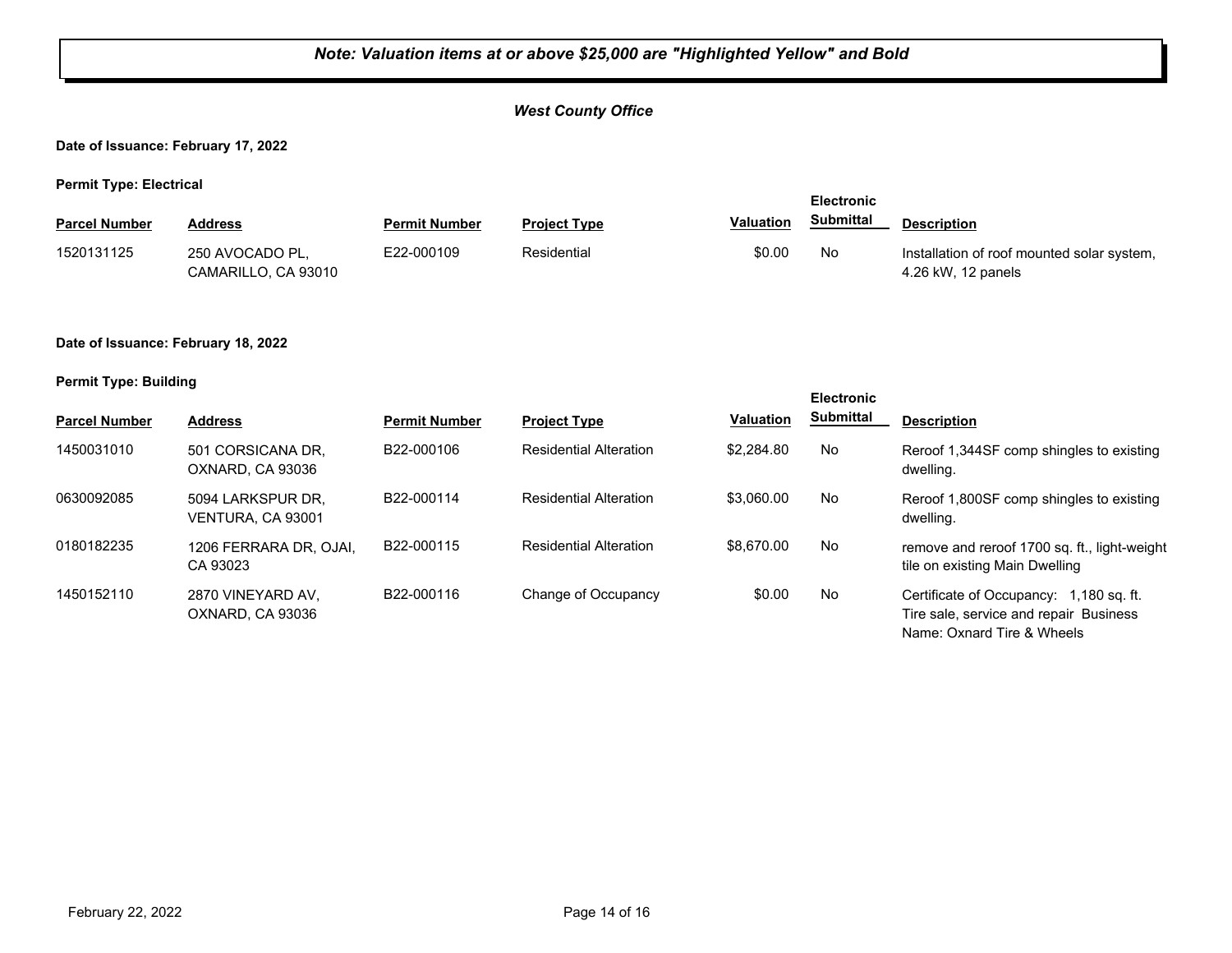# *Note: Valuation items at or above \$25,000 are "Highlighted Yellow" and Bold West County Office* **Date of Issuance: February 18, 2022 Permit Type: Combo Parcel Number Address <b>Permit Number Project Type Valuation Submittal Description Electronic Submittal** 0170071330 227 ENCINAL AV, OJAI, C21-001213 Residential \$4,030.00 No CA 93023 C21-001213 Residential **\$4,030.00** No installation of flush roof mounted solar system (14) panels kW 4.9, reroof with comp shingles 1,000 sf 02/18/22: Update to include 1,700SF comp shingles and 600SF built up roofing **West County Office Valuation Subtotal: \$266,450.00**

**Total Unincorporated Weekly Valuation: \$647,580.00**